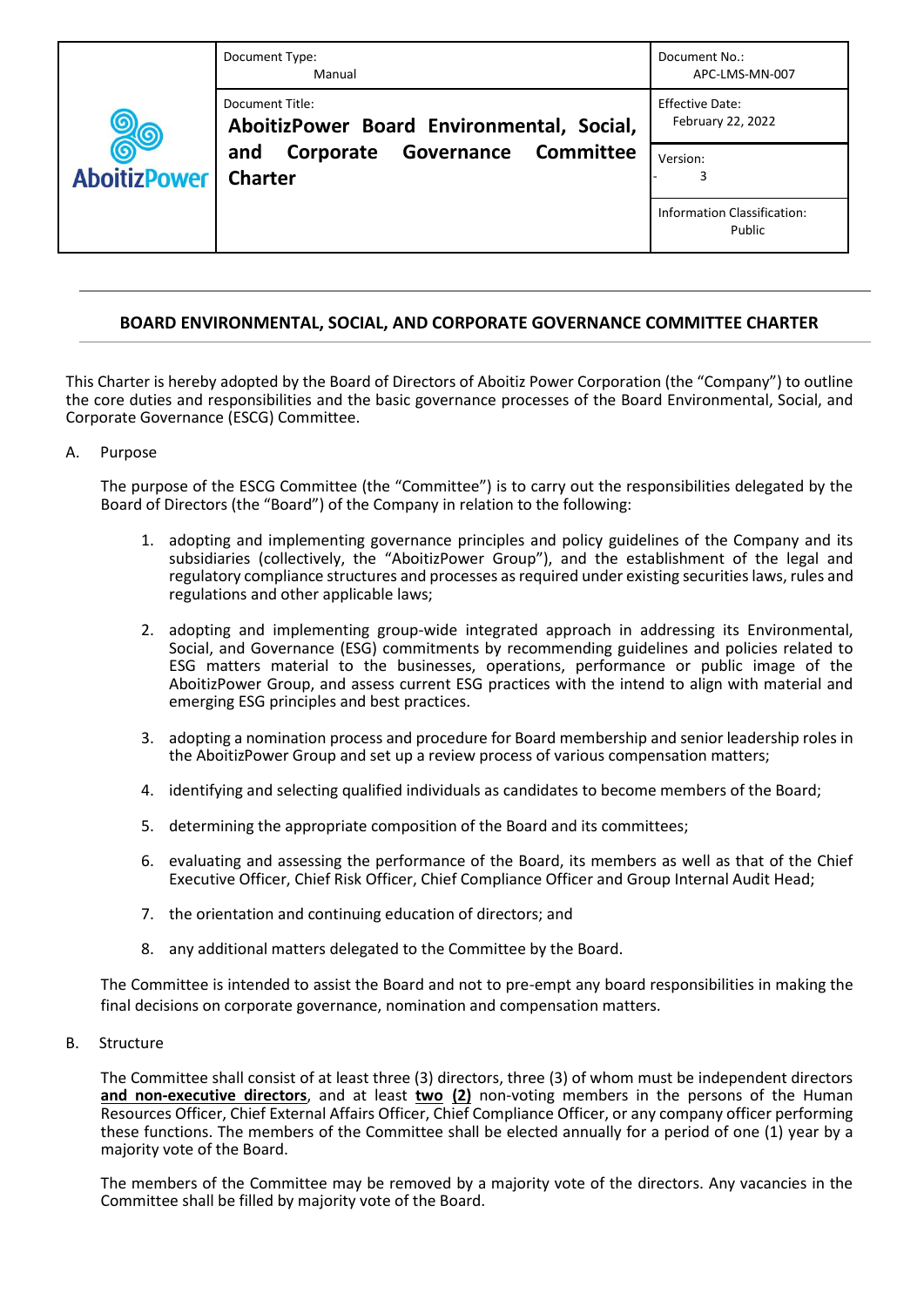The Committee may form and delegate authority to subcommittees as may be appropriate and in accordance with applicable laws or regulations.

C. Chairman of the Committee

Upon the recommendation of the Committee, the Board shall appoint one member of the Committee to be its chairman, who may be an independent director.

D. Responsibilities of Board ESCG Committee

The Committee shall represent the Board in discharging its responsibility relating to issues around the AboitizPower Group's governance principles and guidelines, nomination of persons into Board and the AboitizPower Group's senior leadership roles, various compensation matters and the continuing education of Directors, as outlined in the Manual on Corporate Governance.

It has the following duties and functions, among others:

- 1. Oversees the implementation of the corporate governance framework and periodically reviews the said framework to ensure that it remains appropriate in light of material changes to the Company's size, complexity and business strategy, as well as its business and regulatory environments;
- 2. Oversees the periodic performance evaluation of the Board and its committees as well as executive management, and conducts an annual self-evaluation of its performance;
- 3. Ensures that the results of the Board evaluation are shared, discussed, and that concrete action plans are developed and implemented to address the identified areas for improvement;
- 4. Recommends continuing education/training programs for directors, assignment of tasks/projects to Board committees, succession plan for the Board members and senior officers, and remuneration packages for corporate and individual performance;
- 5. Review and recommend to the Board, on an annual basis, the group salary level (GSL) structure within the Group, including proposed increases in compensation, with the objective of establishing a compensation structure that is adequate to attract candidates and potential successors to key leadership roles and to ensure that the Group's current senior leaders are provided with appropriate incentives to encourage enhanced performance and are, in a fair and responsible manner, rewarded for their individual contributions to the success of the Group;
- 6. Review and recommend to the Board the appointment, promotion, and succession planning of (i) the Company's key officers (including those required to be appointed under applicable laws and regulations), and (ii) Chief Operating Officers of the different strategic business units across the AboitizPower Group;
- 7. Adopts corporate governance policies and ensures that these are reviewed and updated regularly, and consistently implemented in form and substance;
- 8. Proposes and plans relevant trainings for the members of the Board;
- 9. Determines the nomination and election process for the Company's directors and has the special duty of defining the general profile of Board members that the Company may need and ensuring appropriate knowledge, competencies and expertise that complement the existing skills of the Board; and
- 10. Establishes a formal and transparent procedure to develop a policy for determining the remuneration of directors and officers that is consistent with the corporation's culture and strategy as well as the business environment in which it operates.
- 11. Oversees the Company's general strategy with respect to material, current, and emerging ESG matters material the businesses, operations, performance or public image of the AboitizPower Group, and to consider and recommend policies, guidelines, practices, and disclosures that conform with that strategy.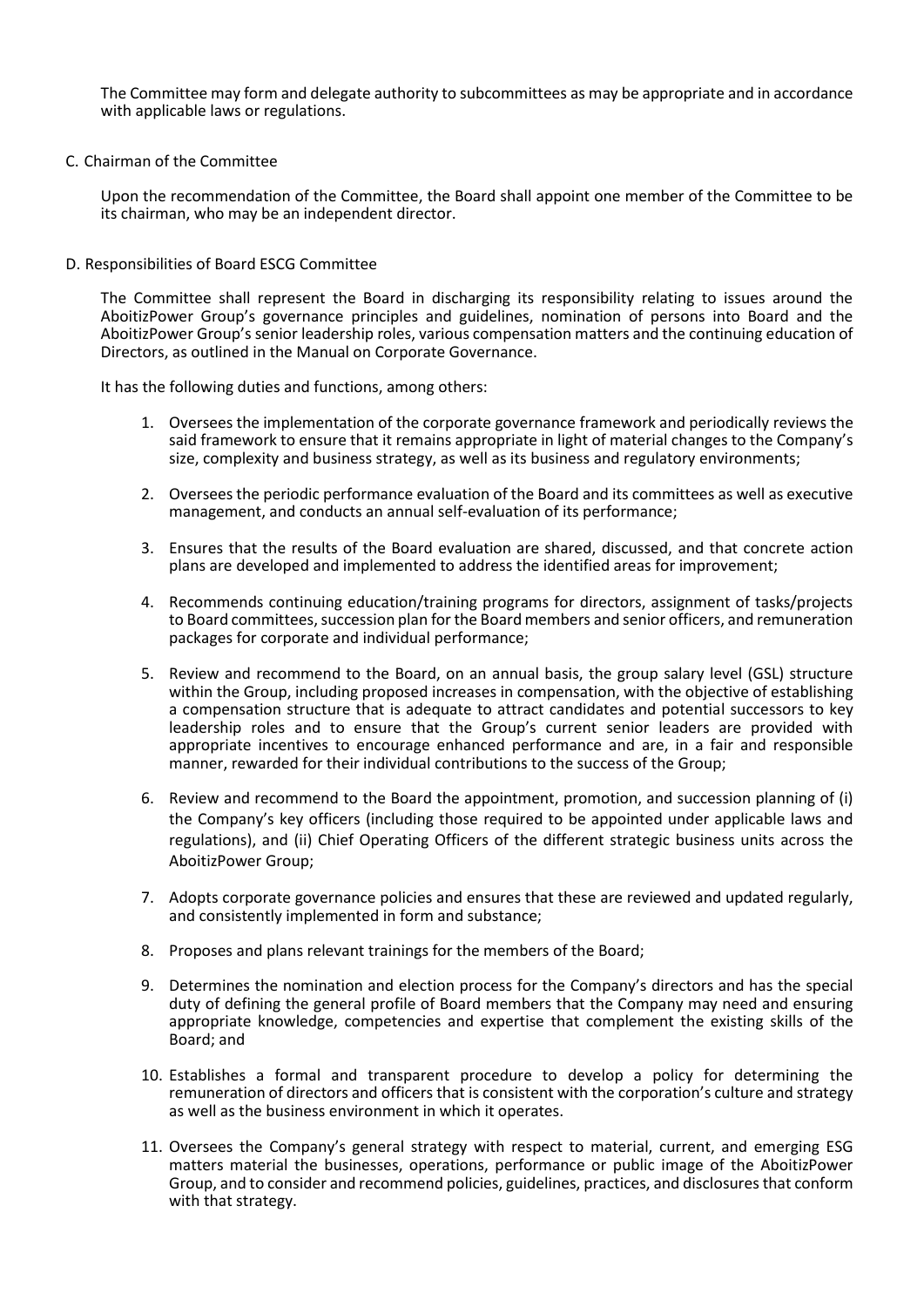- 12. Oversees the Company's reporting and disclosure with respect to ESG matters made in compliance with laws and regulations.
- E. Meetings of the Corporate Governance Committee
	- 1. Frequency of Meetings

The Committee shall meet at least two (2) times a year to discharge its duties and responsibilities as outlined herein. In addition to regular meetings, special meetings can be called by the chairman of the Committee or any two members as necessary.

2. Notice of Meetings

The notice of the Committee meetings shall be given at four (4) weeks prior to the scheduled meeting. Notices for special meetings may be sent at least two (2) days before the date of the special meeting. Notices may be sent in writing, through electronic mail, or by telefacsimile, among others.

3. Agenda

The chairman, in consultation with the other members of the Committee, shall propose a list of items to be addressed by the Committee during the year. The chairman shall ensure that the agenda for each Committee meeting is circulated to each member of the Committee two (2) weeks prior to the meeting and the presentation materials shall be circulated five (5) days prior to the date of actual meeting in accordance with the existing Board Charter of the Company.

4. Quorum and Voting

A majority of all the members of the Committee present in person or by means of a video-conference, teleconference, or other modes of communication in which all persons participating in the meeting can completely and clearly hear each other shall constitute a quorum. The members participating in the meeting shall have received the agenda and all the materials for the meeting in accordance with the Board Charter of the Company.

The majority vote of the voting Members shall be required for the Committee to approve, authorize, or take any action. The Committee may refer to the full Board for consideration any matter which fails to be approved by a majority vote of all voting Committee Members.

5. Secretary

The incumbent Corporate Secretary of the Company shall act as the secretary of the Committee.

6. Minutes

All Committee meetings must be duly documented and filed, and shall be maintained with the books and records of the Company. The minutes of the Committee meetings must be available for review and approval not more than five (5) business days after the meeting and for signature at the next committee meeting.

7. Per Diems

The Committee members shall be entitled to per diems for every attendance to a Committee meeting.

# F. Reports of the Corporate Governance Committee

The chairman of the Committee shall submit to the Board a copy of the minutes of the Committee meeting five (5) business days prior to the meeting of the Board and discuss with the Board the highlights of the matters discussed during the Committee meetings.